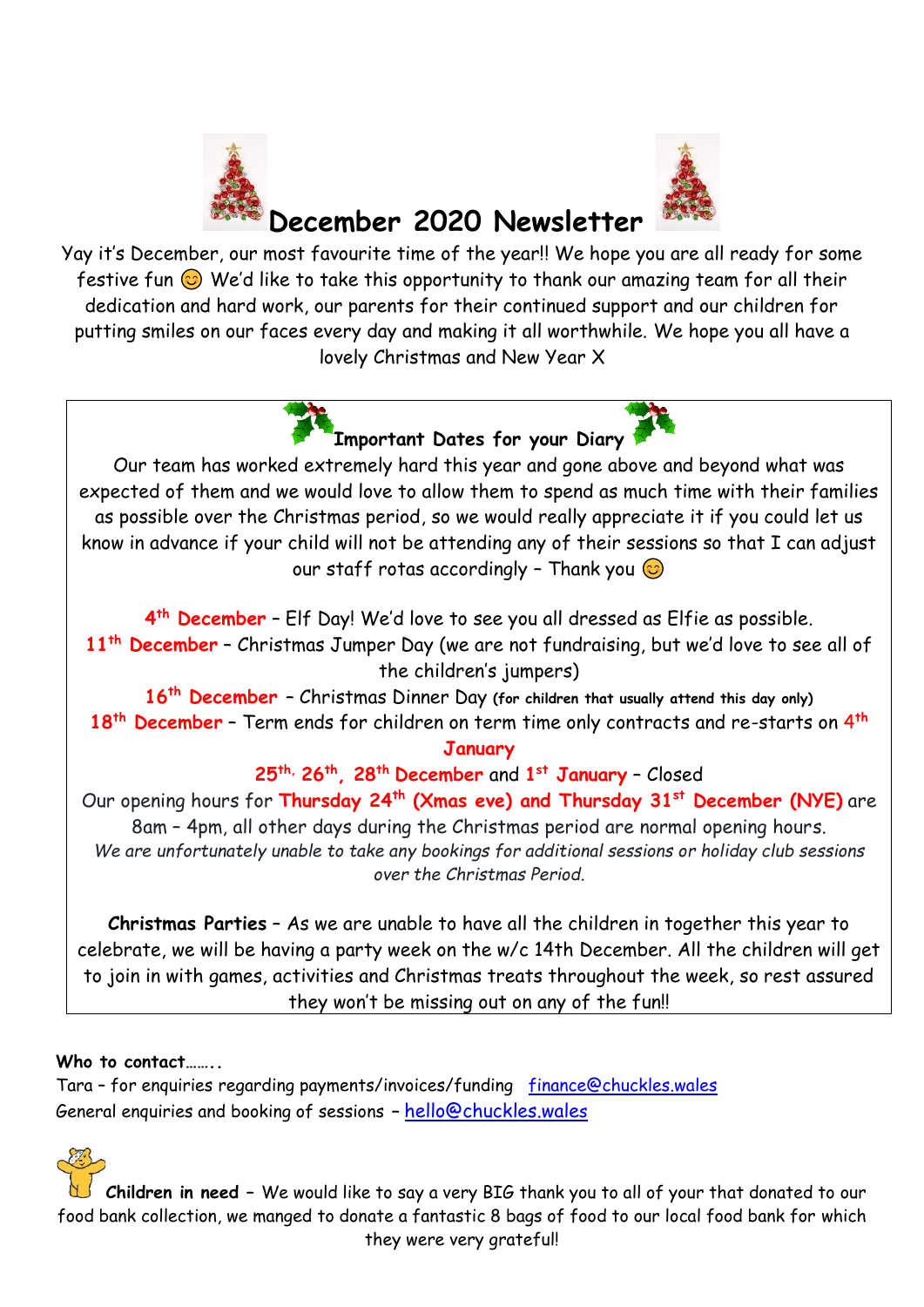**Winter flu and Viruses** – Due to the current guidelines unfortunately we unable to admit any child that has a temperature of 37.8 or above or a new cough, even if you feel that it is due to a normal cold/flu virus. We are also unable to administer any type of mediation including temperature reducing medication such as Calpol or accept children that have been given this prior to attending nursery.



**Christmas Traffic –** As you're all aware the closer we get to Christmas the worse the traffic is going to get in the nights. We would really appreciate it if you could bear this in mind when collecting your children from nursery and leave just that little bit earlier so that the girls are not kept after six o clock, also please ensure all emergency contact details are up to date.

## **Parent question of the month**

**How happy have you been with the services we have offered this year?**  \*Don't forget you can e-mail your responses or suggestions to [hello@chuckles.wales](mailto:hello@chuckles.wales)

The **Childcare Offer for Wales** is open to all eligible parents of 3-4 year olds who live in Wales and applications can now be made for January 2021 - To register please contact your local authority  $\odot$ or for more information and eligibility criteria please visit [http://www.newport.gov.uk/en/Care-](http://www.newport.gov.uk/en/Care-Support/Children-and-families/Family-Information-Service/Childcare/Childcare-offer.aspx)[Support/Children-and-families/Family-Information-Service/Childcare/Childcare-offer.aspx](http://www.newport.gov.uk/en/Care-Support/Children-and-families/Family-Information-Service/Childcare/Childcare-offer.aspx) \*Please note that additional hours/sessions can only be taken at the nursery if we have availability



**Babyn Bach, Busy Bees (2-3yrs) & Plant Bach (0-2yrs)** – Our children will be doing lots of Christmas themed crafts and activities this month as well as making some special gifts to take home<sup>3</sup>

**Conquerors (3-4yrs) -** Our pre-school children will also be doing lots of Christmas themed crafts and activities – they will also be reading the stickman and learning all about the Christmas nativity by creating a nativity scene and talking about how the children celebrate Christmas with their own families as well as looking at different celebrations from around the world.

**Masks** – Can we please ask that you help to keep our team safe by wearing a mask when dropping off or collecting your child from the main entrance – Thank you

**Contact details -** It is extremely important that if you change your mobile phone/house number that you let us know in case we need to get hold of you throughout the day.

**Session times** –Can you please ensure that you adhere to the session times booked for your child/ren as our staff Rota's are put in place based on the number of children in at these times. Also, with the current guidelines in place we are unable to place your child into a different bubble should you arrive earlier or later than your booked time it means staff members will need to work additional time to stay with your child.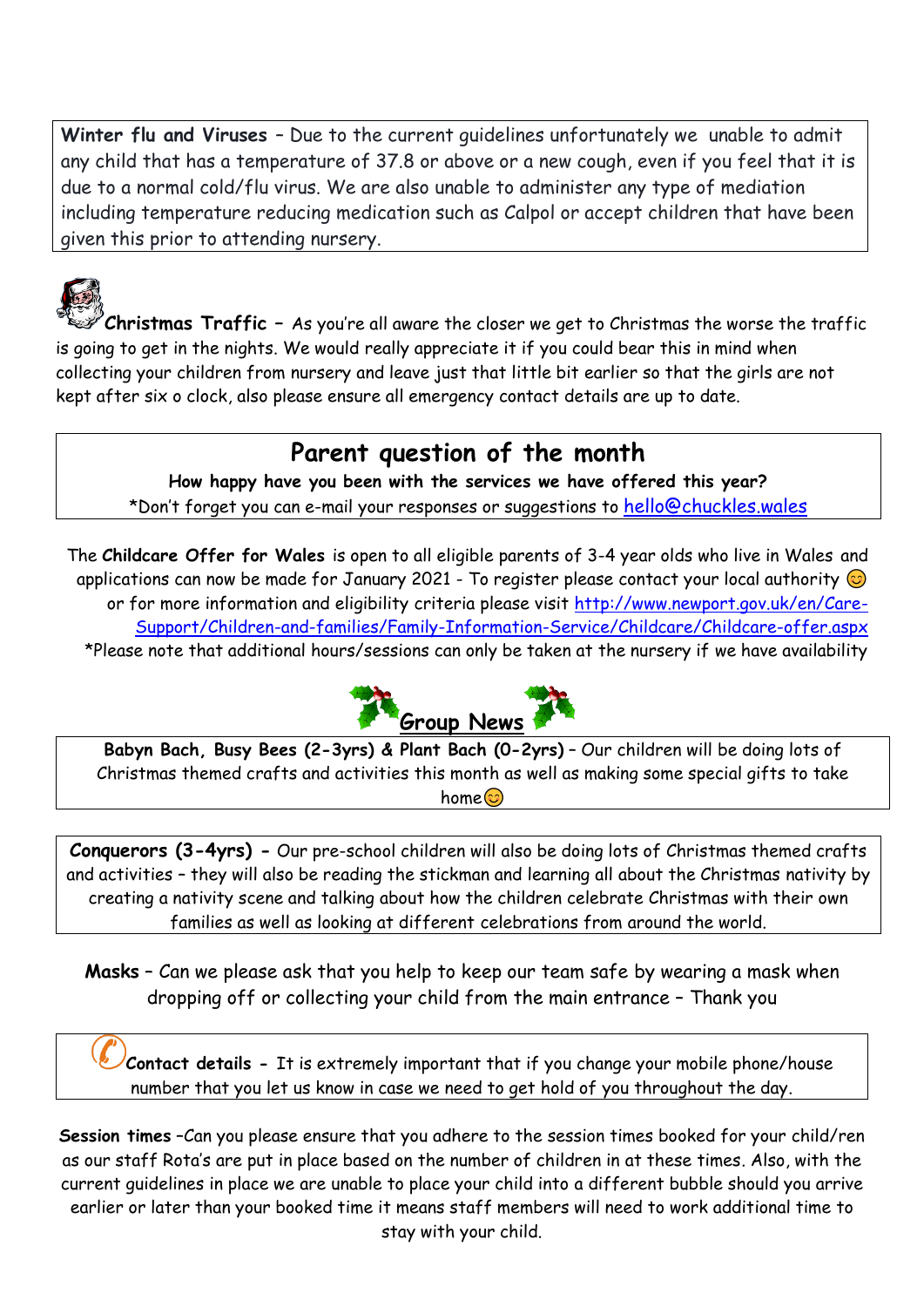**BRRRRRRRR –** As the weather is now going to start getting colder please could we have a hat, scarf and gloves for your child's care bag (please label them so they don't get lost) and also please ensure your child brings a warm coat as we will still be going outside daily.

**Nominate a staff member** – Don't forget if you would like to give a team member a big "wahoo" for our board simply write the team members name, your child's name, the reason why on a piece of paper and post it into our post box  $\odot$ 

**Snow –** Oh No it's that time of year again!! We will always try our best to remain open when it snows; however sometimes due to circumstances beyond our control this is not always possible due to the fact that we have to adhere to certain CIW regulations regarding staffing and health and safety. If we do have heavy snowfall then we will try our best to inform everyone as soon as possible to any changes of opening times, by telephoning parents and by posting information on our FB page.

**Your rubbish is our treasure** – Think carefully before you throw away those shiny wrappers, pots, and unusual or everyday objects, it's amazing what your children can use to create wonderful things! - Thank you  $\odot$ 

**Bags** – Can you please make sure that your child brings a small bag with them each day for nursery as they like to do lots of pictures for and we want to make sure they are kept safe. Also, can preschool parents please ensure there is a set of clothes in their bags in case of any little "accidents" as they no longer have nursery bags within this age group.

Parking and The Car Park Area - Please ensure that you are parking in the designated parking bays when dropping off and colleting your children as this causes minimum disruption to other cars. Also please be aware when driving and reversing in this area that there may be children behind you.

Until next Time……….

# *Amy*

### And

Team Chuckles

…………………………………………………………………………………………………………….

\***Wait! Don't go yet - keep reading as your monthly menu is on the next page so that you can see all of the delicious meals your children are enjoying this month**